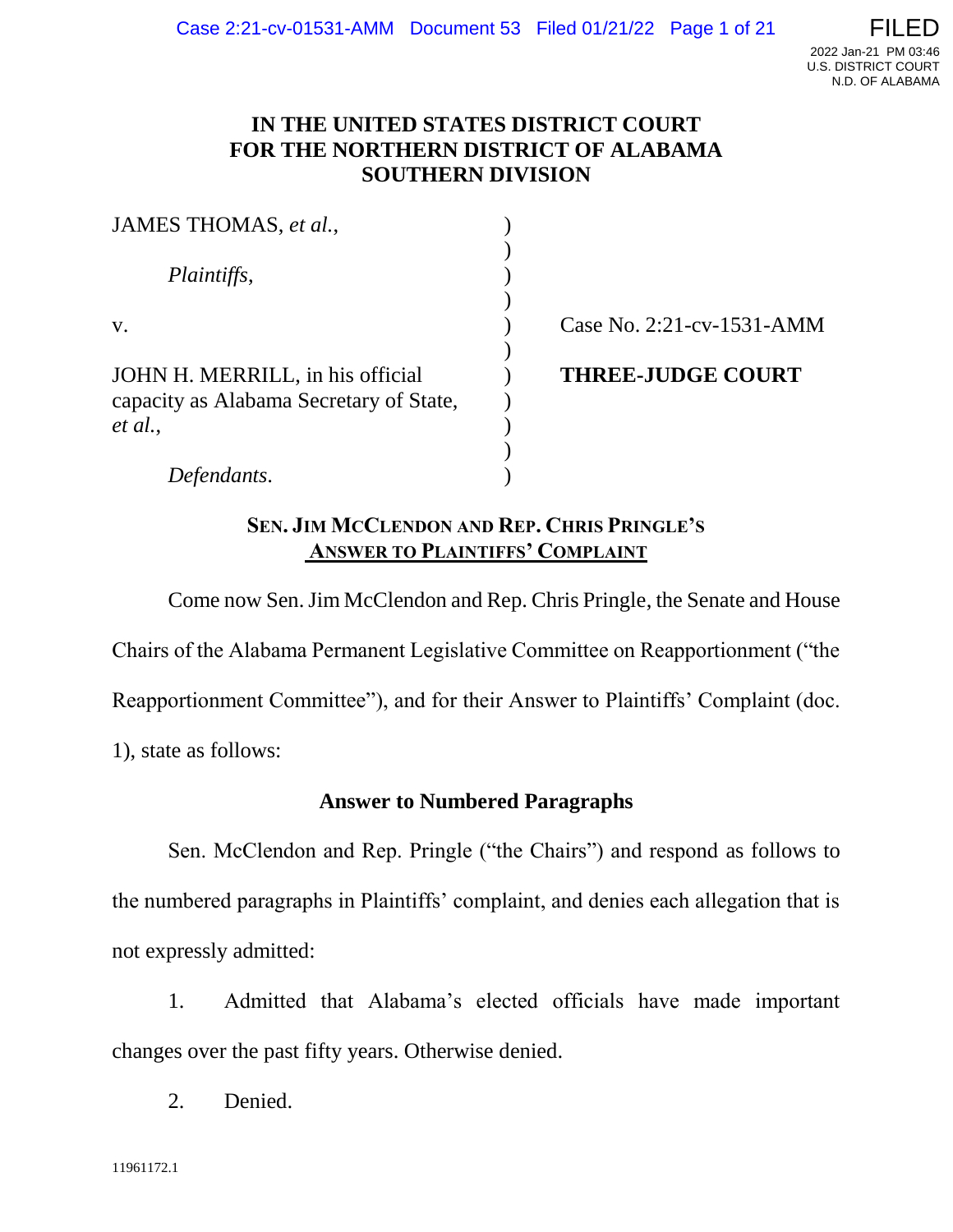3. Admitted that it is sometimes permissible under current case law to consider race in drawing district lines when necessary to comply with Section 2 of the Voting Rights Act. Otherwise denied.

4. Denied.

5. Denied.

6. The Chairs do not contest this Court's jurisdiction.

7. Admitted that this Court has such authority generally. Denied that Plaintiffs are entitled to such relief.

8. The Chairs do not contest this Court's personal jurisdiction over them.

9. Admitted.

10. The Chairs waive any objection to venue in this District for purposes of challenges to Alabama's 2021 State House and Senate districts.

11. The Chairs lack sufficient information to admit or deny allegations concerning Plaintiff's residence and voter registration status. Otherwise denied.

12. The Chairs lack sufficient information to admit or deny allegations concerning Plaintiff's residence and voter registration status. Otherwise denied.

13. The Chairs lack sufficient information to admit or deny allegations concerning Plaintiff's residence and voter registration status. Otherwise denied.

14. The Chairs lack sufficient information to admit or deny allegations concerning Plaintiff's residence and voter registration status. Otherwise denied.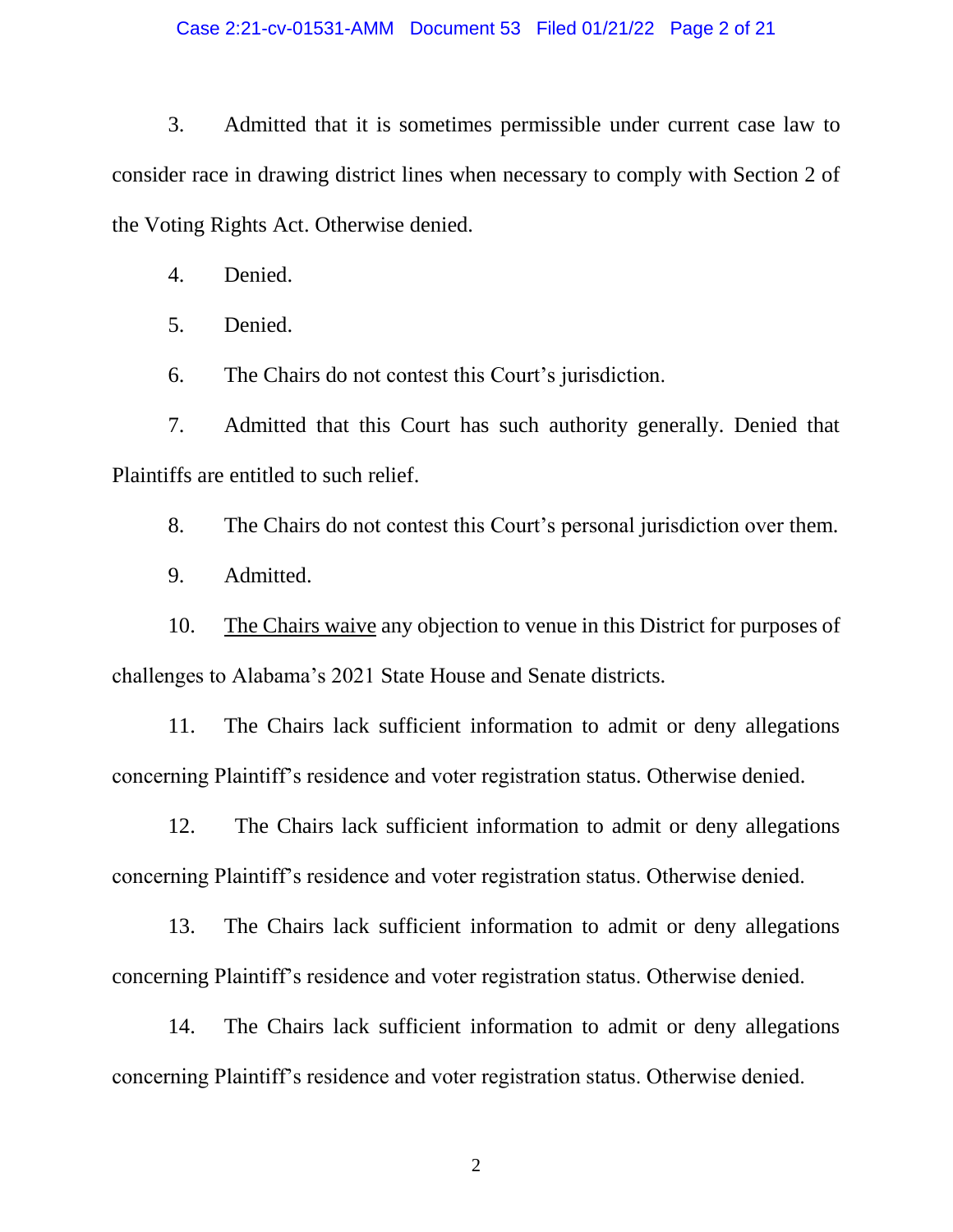#### Case 2:21-cv-01531-AMM Document 53 Filed 01/21/22 Page 3 of 21

15. Admitted that GBM describes itself as such. Otherwise, the Chairs lack sufficient information to admit or deny the allegations.

16. The Chairs lack sufficient information to admit or deny the allegation about communications with "members." Admitted that "GBM actively opposes state laws, policies, and practices that" it contends "result in the exclusion of vulnerable groups or individuals from the democratic process." Denied that the 2021 House or Senate Plans exclude anyone from the democratic process. Otherwise admitted that GBM describes itself as such.

17. Admitted that GBM calls its donors "members." The Chairs reserve the right to contest whether GBM has members for purposes of standing. Denied that GBM's "members" live in unconstitutionally racially gerrymandered districts. The Chairs lack sufficient information to admit or deny the other allegations.

18. Admitted that the Alabama NAACP is the State conference of the National Association for the Advancement of Colored People, Inc. Admitted that the Alabama NAACP is the oldest civil rights organization in Alabama and describes itself as one of the most significant in Alabama. The Chairs lack sufficient information to admit or deny the allegations that the Alabama NAACP works to ensure the political, education, social, economic equality of Black Americans and all other Americans and that the two central goals of the Alabama NAACP are to eliminate racial discrimination in the democratic process and to enforce federal laws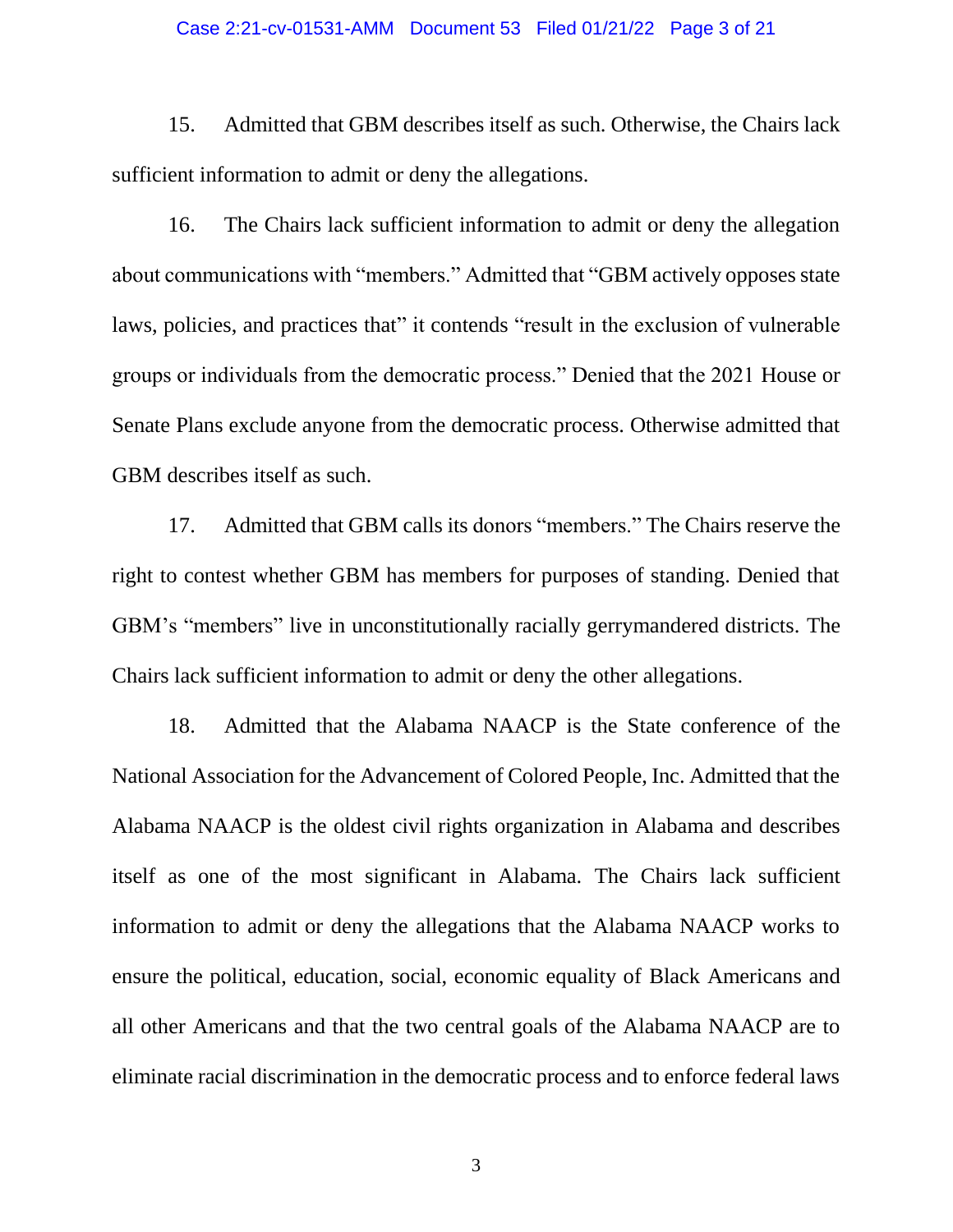#### Case 2:21-cv-01531-AMM Document 53 Filed 01/21/22 Page 4 of 21

and constitutional provisions securing voting rights. Admitted that the Alabama NAACP works to advance its vision of political, educational, social, and economic equality of Black Americans and all other Americans and that Alabama NAACP regularly engages in efforts to register and educate voters and encourage Black people to engage in the political process by turning out to vote on Election Day. Admitted that the Alabama NAACP has participated in lawsuits regarding voting.

19. Denied that the Alabama NAACP has members who live in unconstitutionally racially gerrymandered districts. The Chairs lack sufficient information to admit or deny the other allegations.

- 20. Admitted.
- 21. Admitted.

22. Denied that the Chairs prepared or developed redistricting plans or will prepare or develop redistricting plans if this Court orders the State to redraw the 2021 Senate and House Plans. Otherwise admitted.

23. The first sentence is admitted. The second sentence requires no response.

24. Admitted that six decades ago the Alabama Legislature had failed to redistrict itself and the Supreme Court in *Reynolds v. Sims* declared that Alabama's legislative maps violated the one-person, one-vote requirement.

25. Admitted.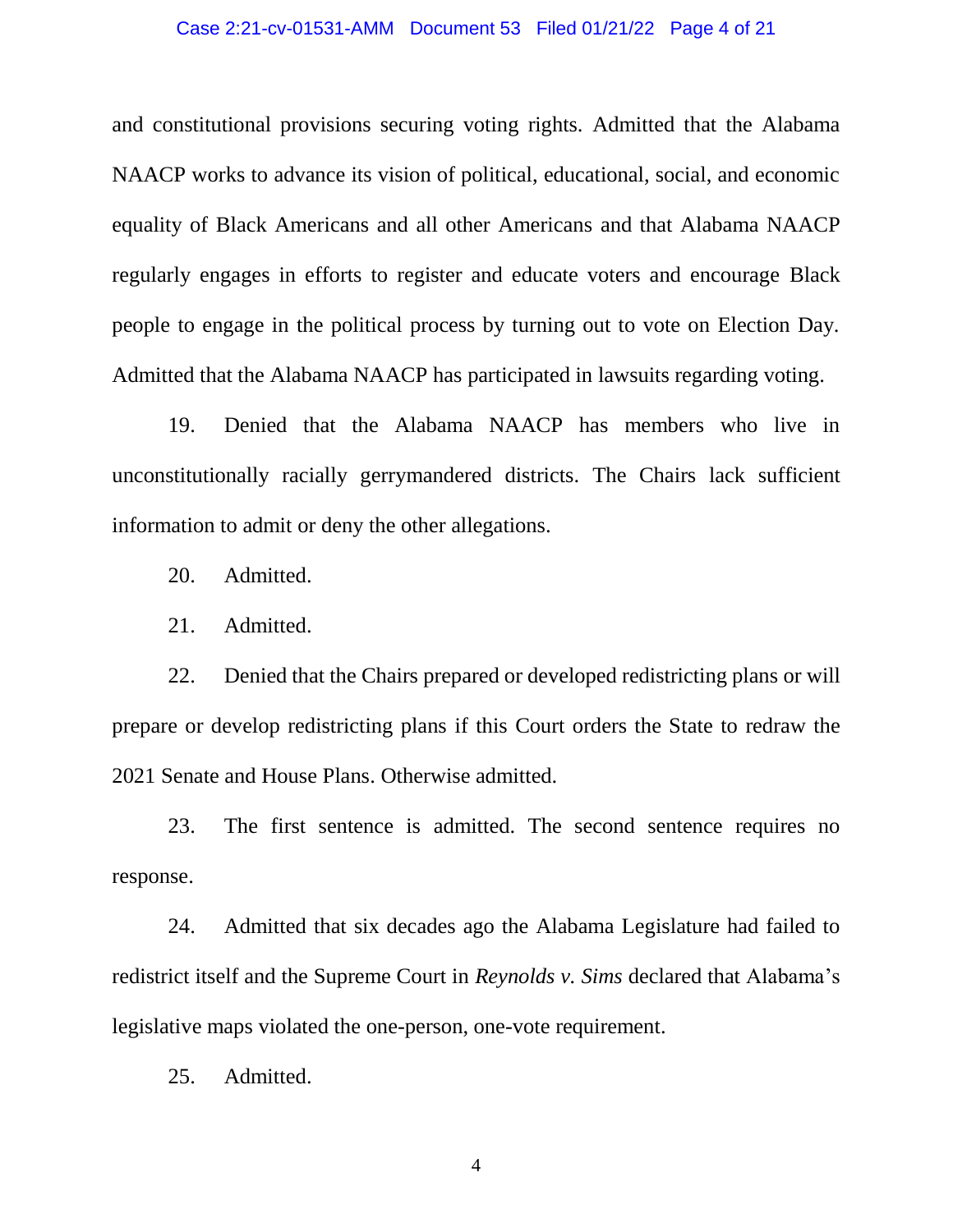26. Admitted.

27. Admitted.

28. Admitted.

29. Denied that many of the unconstitutional districts had Black population shares far higher than necessary. Otherwise admitted.

30. Denied that the remedial plans were used in 2020. Otherwise admitted.

31. Admitted.

32. The constitutional provisions and court decisions speak for themselves, and no response is required to allegations of law. To the extent a response is required, the Chairs admit that the Alabama Constitution requires districts that are contiguous but denies that any "whole-county proviso" continues to apply.

33. Admitted that county delegations have historically played a prominent role in the passage of local laws. Otherwise denied.

34. Admitted.

35. Admitted that plaintinffs have quoted portions of the Guidelines. Otherwise admitted.

36. Admitted.

37. Admitted that Plaintiffs have summarized or paraphrased portions of the Redistricting Guidelines and that the Redistricting Guidelines at (i) require compliance with eight listed criteria. Paragraph 37(e) is denied; the relevant portion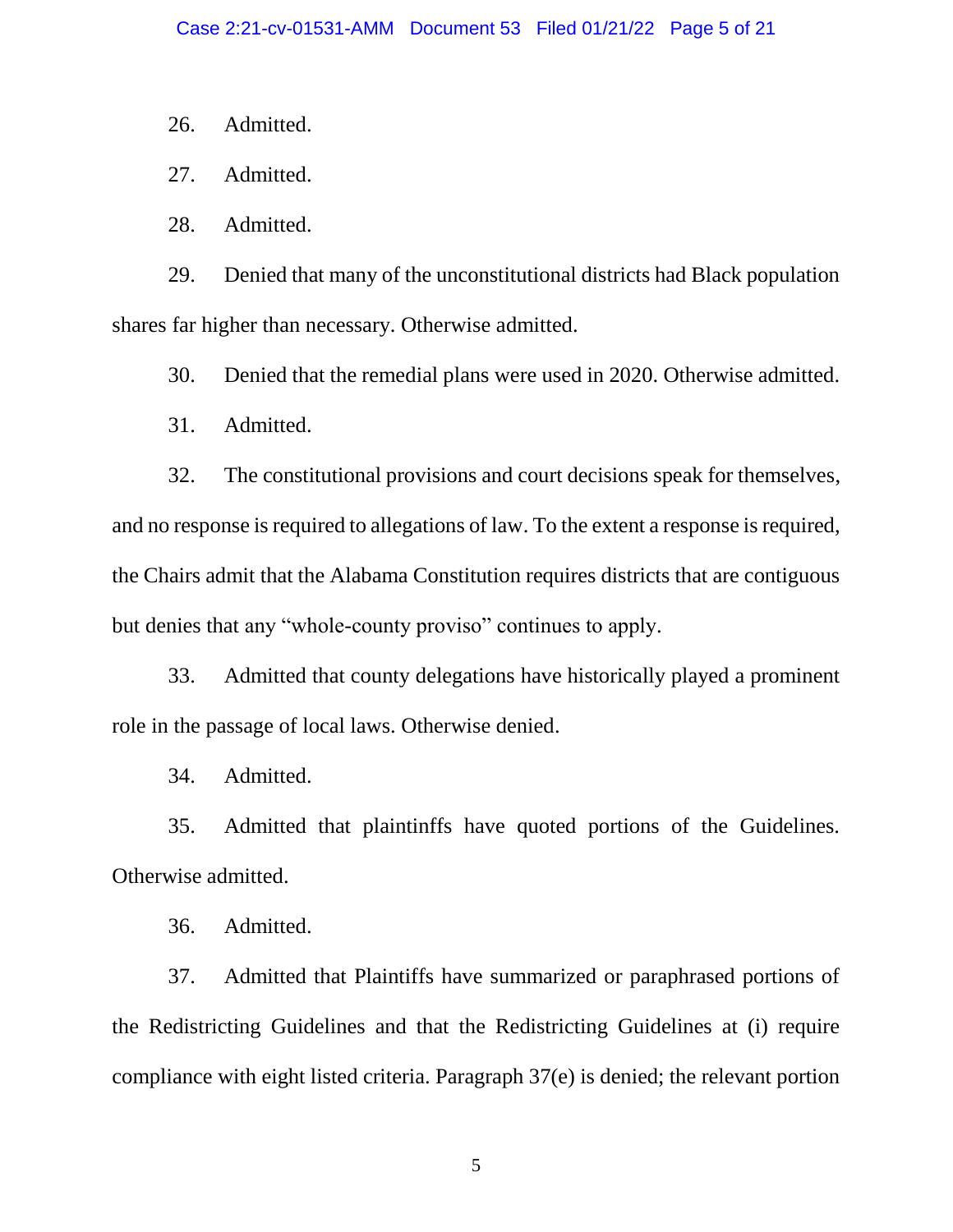#### Case 2:21-cv-01531-AMM Document 53 Filed 01/21/22 Page 6 of 21

of the Redistricting Guidelines provides that "[e]very part of every district shall be contiguous with every other part of the district." Further denied that the mere order in which the Redistricting Guidelines present certain redistricting principles indicates a preference for one or some over others.

38. Admitted that Plaintiffs have summarized or paraphrased portions of the Redistricting Guidelines. Denied that the mere order in which the Redistricting Guidelines present certain redistricting principles indicates a preference for one or some over others.

39. Admitted.

40. Admitted that Plaintiffs' have accurately recounted the results of the 2020 Census listed in this paragraph. The Committee Chairs lack sufficient information to admit or deny the other allegations.

41. Denied. Averred that some preliminary work in redistricting began before the census data were received, however it was not until the week of August 23 that 2020 Census data were in usable form in the Reapportionment Committee's redistricting system.

42. Admitted.

43. Admitted the Guidelines provide that "[a]ll meetings … will be open to the public," and that "[a]ll interested persons are encourages to appear before the Reapportionment Committee and to give their comments and input regarding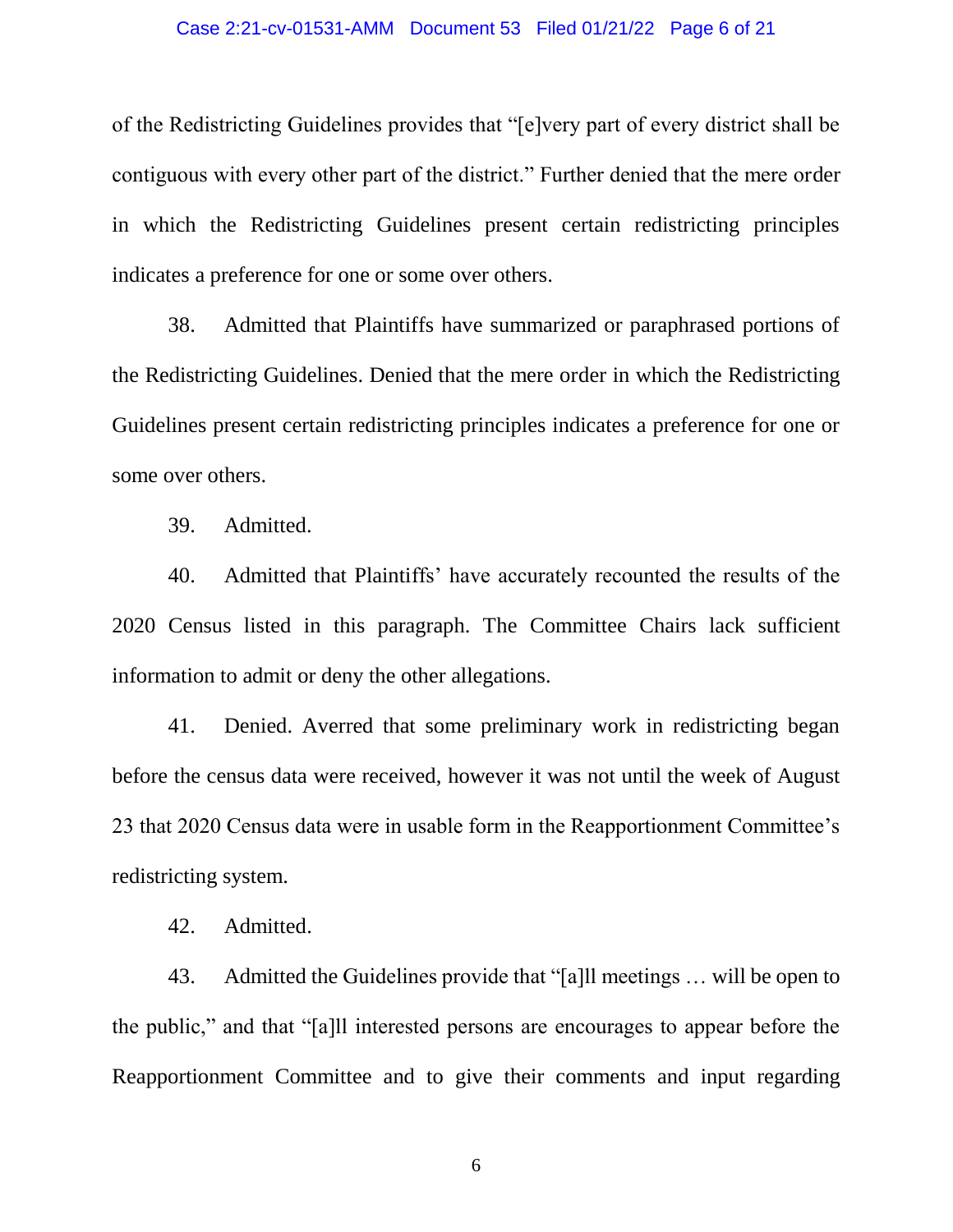#### Case 2:21-cv-01531-AMM Document 53 Filed 01/21/22 Page 7 of 21

legislative redistricting," and that "[r]easonable opportunity will be given for such persons, consistent with the criteria herein established, to present plans or amendments [to] redistricting plans to the Reapportionment Committee, if desired, unless such plans or amendments fail to meet the minimal criteria herein established." Otherwise denied.

44. Admitted that between September 1, 2021 and September 15, 2021 the Legislature held 28 public meetings across the State. Admitted that the meetings started between 9 A.M. and 4 P.M., with the exception of a meeting at the Statehouse, which began at 6 P.M. Averred that these meetings were virtually accessible and that persons routinely participated in the hearings virtually. Averred that the public hearings occurred after the Census Bureau released the results of the 2020 Census (thereby making clear what the ideal size of a district is and which districts must gain population and which must lose population) and before any proposed maps were drawn.

45. Admitted that the public hearings allowed the public to have input in the redistricting process, for instance by offering suggestions for how the lines should be drawn. Further admitted that an article on al.com reports: "'There won't be any surprises for the candidates or for the voters,' McClendon said. 'There will be some changes, obviously, there will have to be as people shift around. But they'll be recognizable.'" Otherwise denied.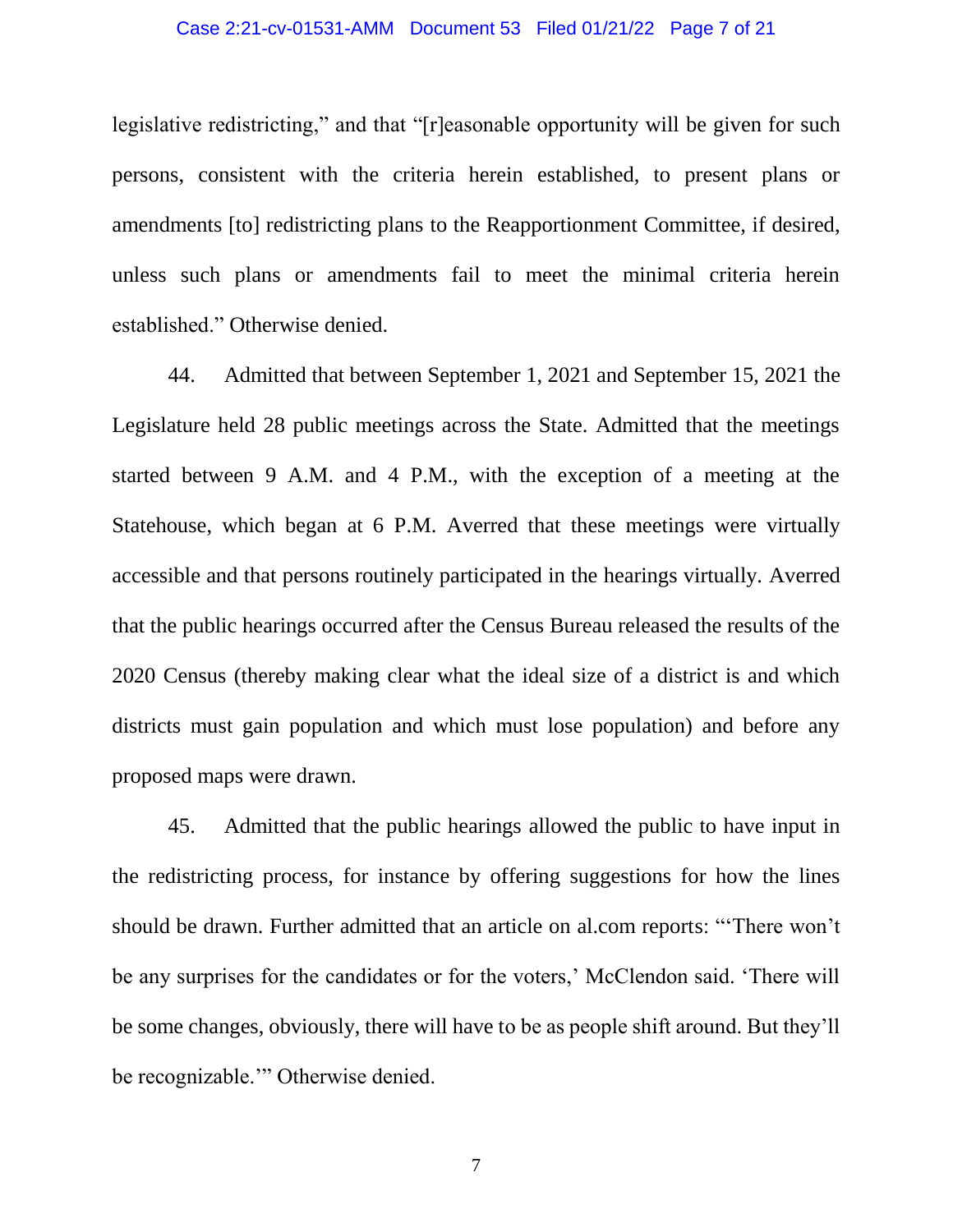#### Case 2:21-cv-01531-AMM Document 53 Filed 01/21/22 Page 8 of 21

46. Admitted that the Alabama NAACP and GBM sent a letter describing their views of the State's obligations under the law. Otherwise denied.

47. Admitted.

48. Denied that the Reapportionment Committee's first meeting was in October 2021. Admitted that the proposed maps were officially released to the public at the Reapportionment Committee meeting on October 26, 2021. Admitted that Rep. England published the proposed maps on Twitter on day before. Admitted that the Chairs of the Reapportionment Committee and/or the Committee's map drawer met with each incumbent legislator or her or his staff who wanted to meet with them. Averred that, in addition to drawing the Alabama Senate and Alabama House plans, plans for Alabama's Congressional delegation and the State Board of Education all had to be drawn during the same period – after the release of the 2020 Census data and in time to meet various statutory requirements.

49. Admitted, that Mr. Walker has represented the Reapportionment Committee for at least 25 years. Averred that the *Alabama Legislative Black Caucus*  decision speaks for itself. Denied that there is any requirement to perform a "racially polarized voting analysis" on each district. Otherwise, the Committee Chairs lack sufficient information to admit or deny the allegations.

50. Admitted and averred that voting on the motion was also along party lines.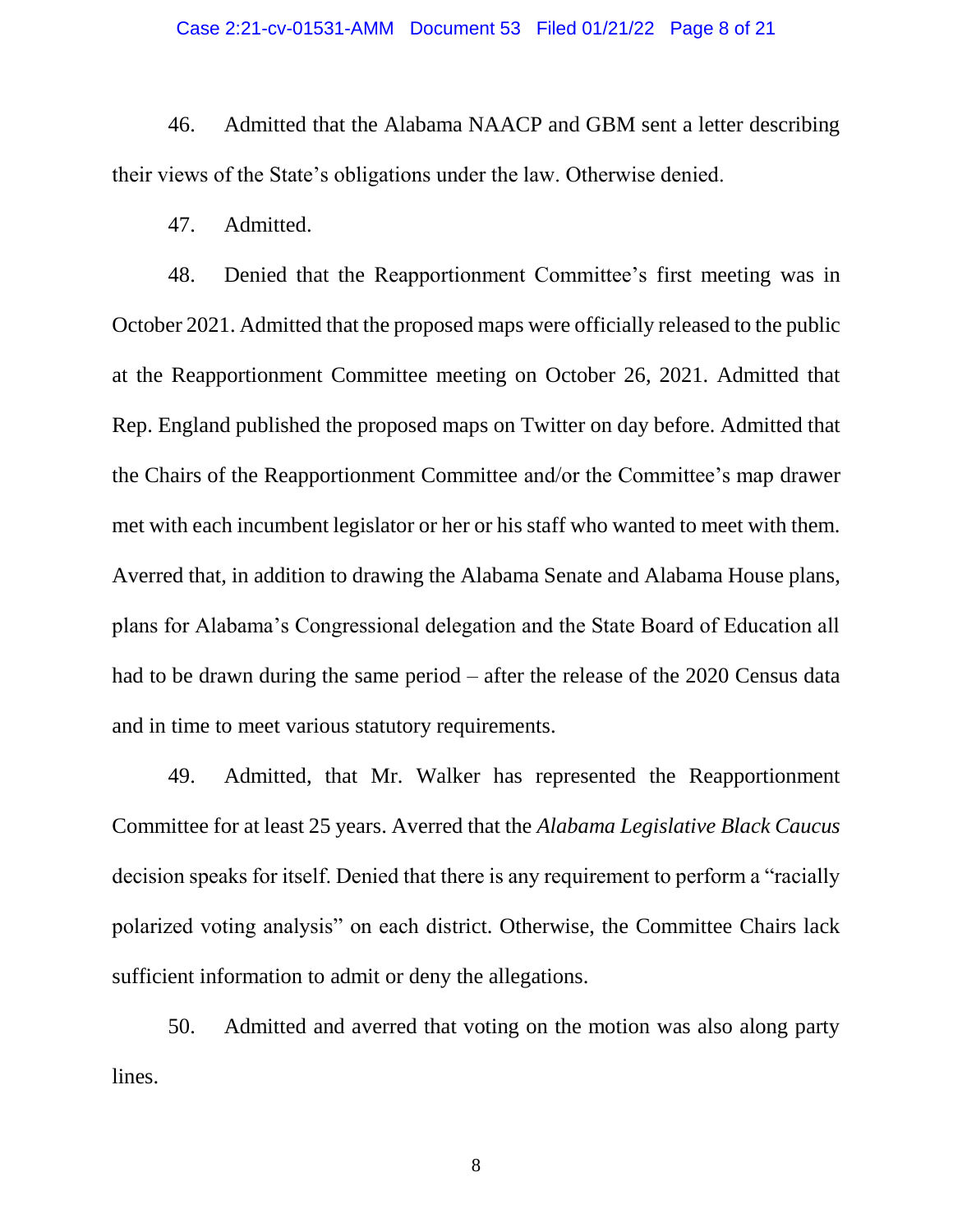## Case 2:21-cv-01531-AMM Document 53 Filed 01/21/22 Page 9 of 21

51. Admitted. except denied that the lack of a racial polarization study for Congressional District 7 is illustrative or relevant to this proceeding.

52. Admitted.

53. Admitted that Rep. England said the quoted statements. Otherwise denied.

54. Admitted that the plans were passed out of committee and that votes were along racial and party lines.

55. Admitted.

56. Admitted.

57. Admitted.

58. Admitted that the Senate map had an overall population deviation under plus or minus 5%. Admitted that the Senate map contains nineteen split counties. Otherwise, the Committee Chairs sufficient information to admit or deny the allegations.

59. Admitted.

60. The Committee Chairs lack sufficient information to admit or deny the allegations.

61. Admitted.

62. Denied.

63. Admitted that the quoted statements were said. Otherwise denied.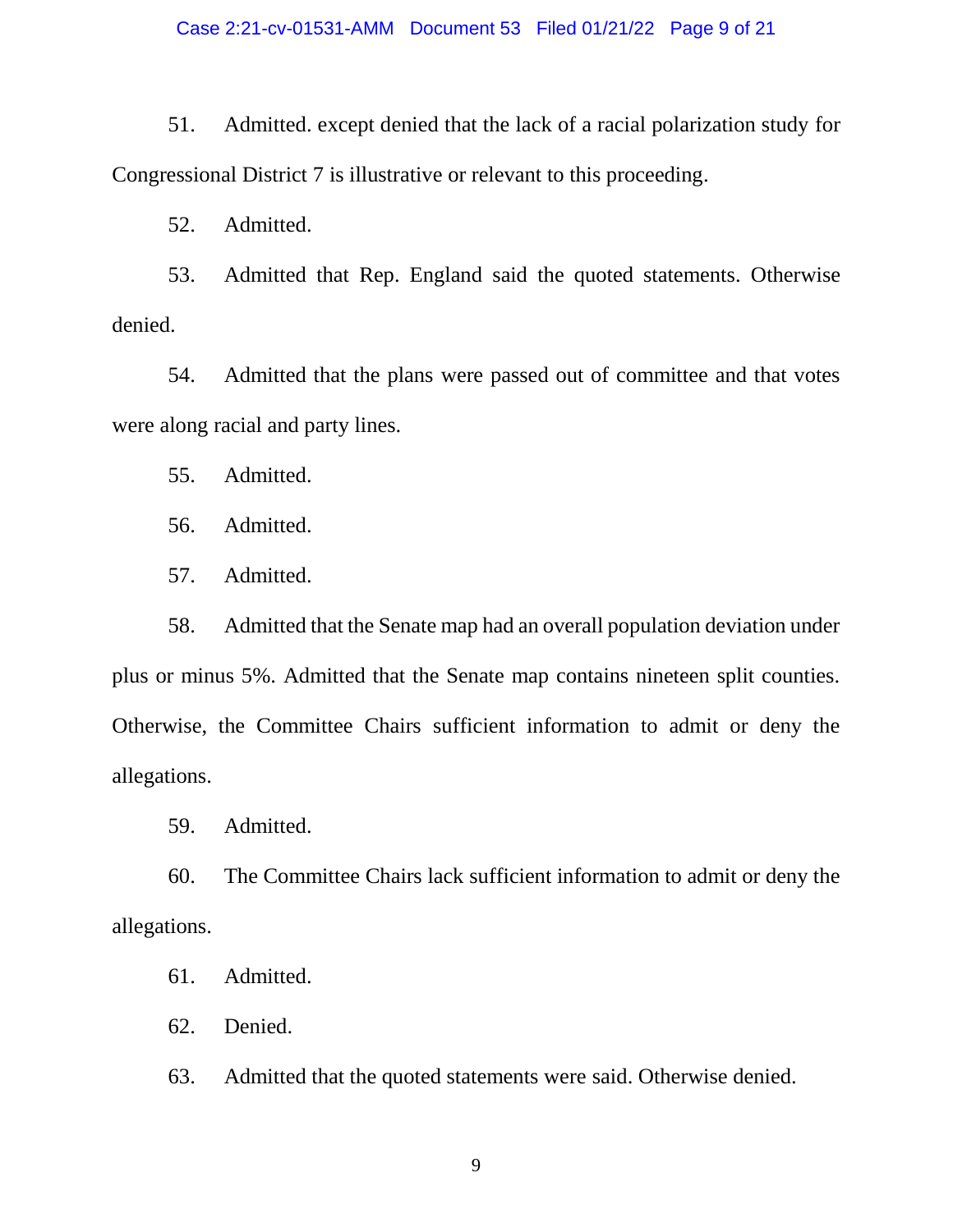64. Admitted.

65. Denied that no racial polarization analyses were conducted. Admitted that the quoted statements were said. Otherwise admitted.

66. Denied that no racial polarization analyses were conducted. Otherwise admitted.

67. Admitted that the full Senate considered the State Senate map on November 1. Admitted that Sen. McClendon spoke about the need to pass the maps. Otherwise denied.

68. Admitted.

69. Admitted.

70. Admitted.

71. Admitted that the quoted statements were said. Otherwise denied.

72. Admitted.

73. Admitted.

74. The Committee Chairs lack sufficient information to admit or deny these allegations.

75. Admitted that 27 of 28 hearings were held between 9:00 o'clock a.m. and 4 o'clock p.m., and that hearings were closed if there was no one in actual or virtual attendance or if there was no pending question. Denied that such criticisms are valid.

76. Admitted.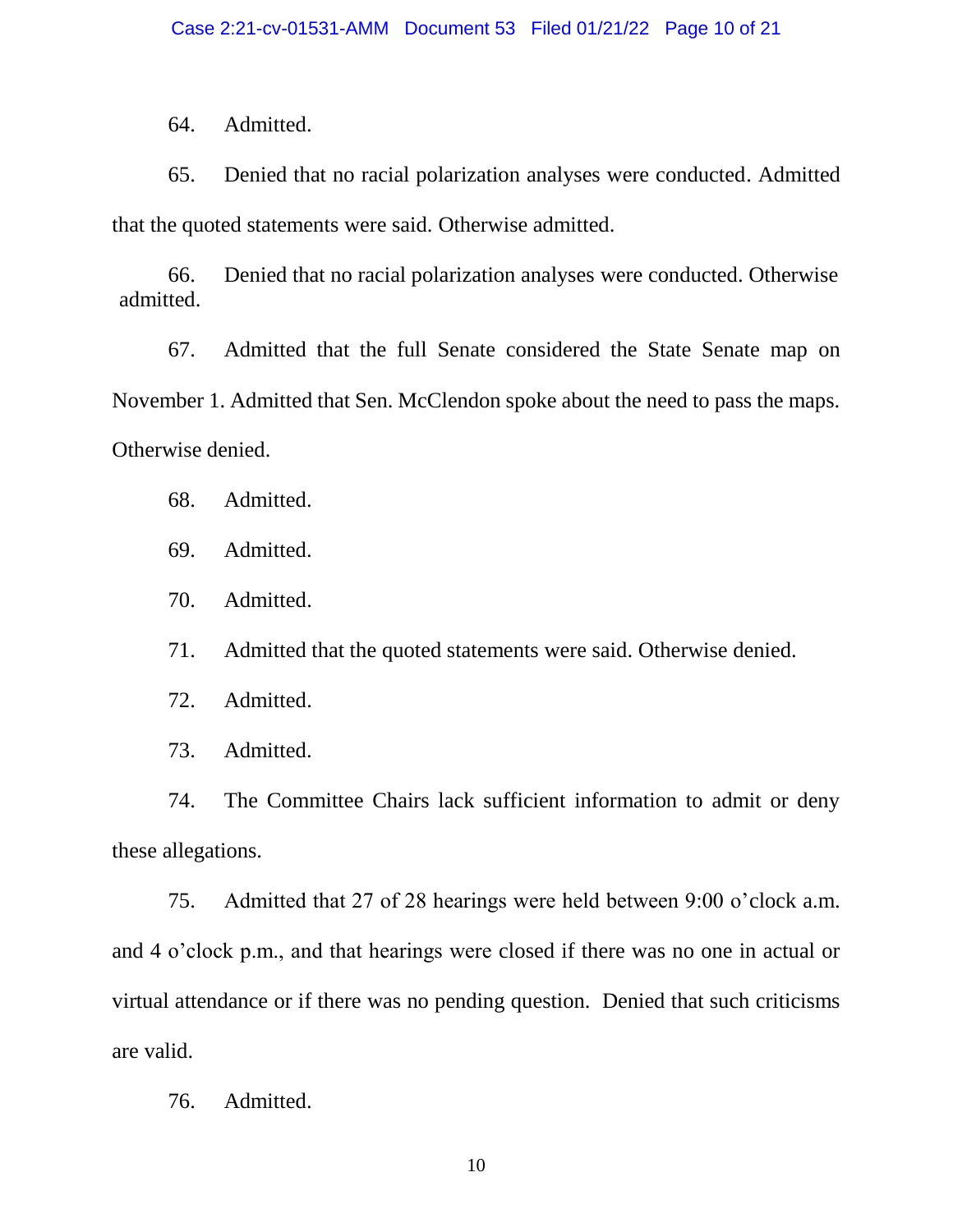77. Admitted that the full Senate considered the State House map the next day. Admitted that the quoted statements were said. Otherwise denied.

- 78. Admitted.
- 79. Admitted.
- 80. Admitted.
- 81. Admitted.
- 82. This conclusory paragraph is denied.

83. Admitted that Senate District 7 lies within Madison County. Otherwise denied.

- 84. Denied.
- 85. Denied.
- 86. This conclusory paragraph is denied.
- 87. This conclusory paragraph is denied.

88. Admitted that Senate District 25 covers parts of Elmore and Montgomery Counties and all of Crenshaw County. Otherwise denied.

- 89. Denied.
- 90. Denied.

91. The first sentence is a conclusory allegation, which is denied. With respect to the allegations concerning an "effectiveness analysis" which Plaintiffs have not attached to the complaint or otherwise provided, the Committee Chairs lack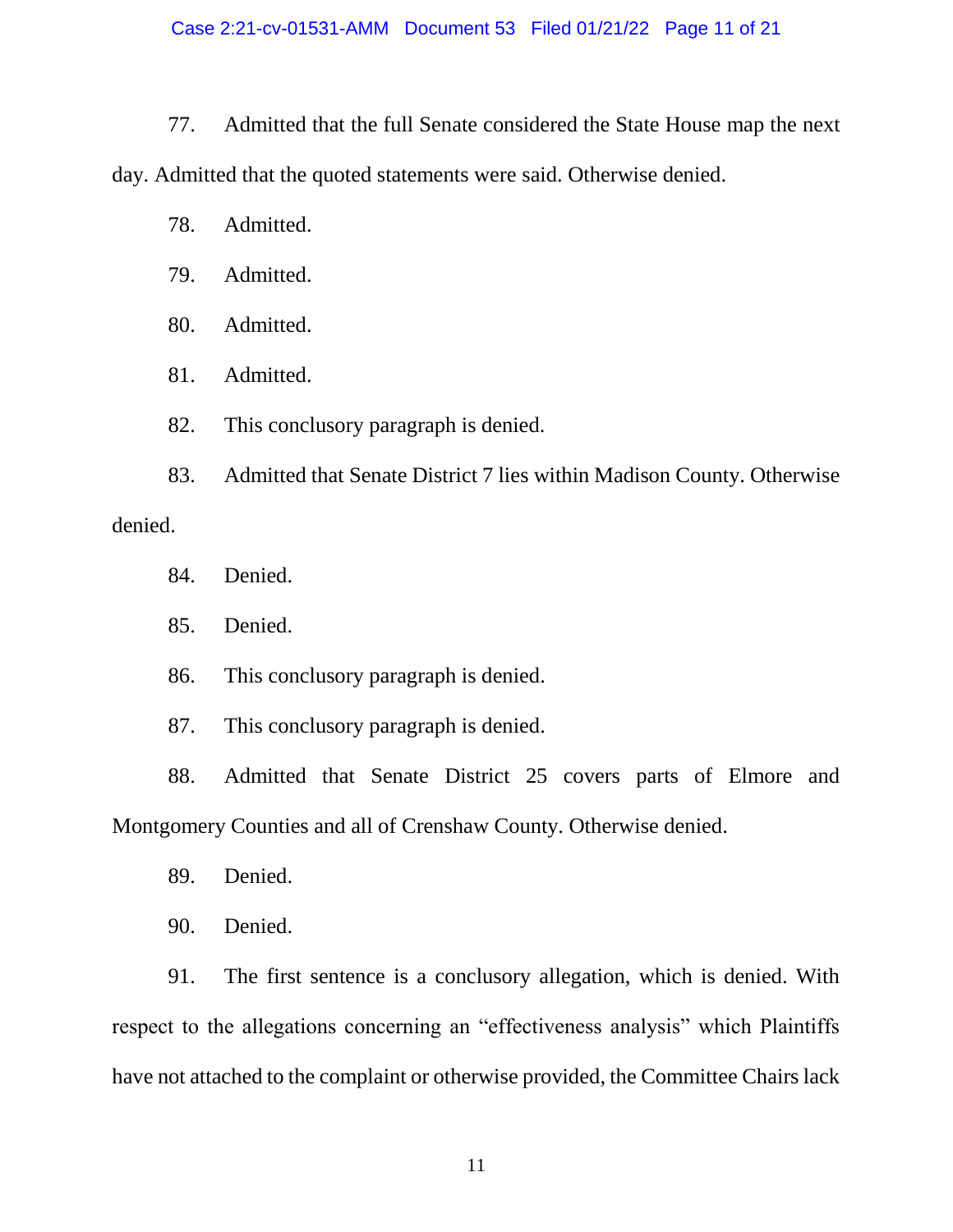#### Case 2:21-cv-01531-AMM Document 53 Filed 01/21/22 Page 12 of 21

sufficient information to admit or deny the allegations. Averred that "the Constitution does not place an affirmative obligation upon the legislature to avoid creating districts that turn out to be heavily, even majority, minority. It simply imposes an obligation not to create such districts for predominantly racial, as opposed to political or traditional, districting motivations." *Easley v. Cromartie*, 532 U.S. 234, 249 (2001). Otherwise denied.

92. This conclusory paragraph is denied.

93. Admitted that Senate District 33 covers parts of Mobile and Baldwin Counties. Otherwise denied.

94. The first sentence is a conclusory allegation, which is denied. With respect to the allegations concerning an "effectiveness analysis," which Plaintiffs have not attached to the complaint or otherwise provided, the Committee Chairs lack sufficient information to admit or deny the allegations. Averred that "the Constitution does not place an affirmative obligation upon the legislature to avoid creating districts that turn out to be heavily, even majority, minority. It simply imposes an obligation not to create such districts for predominantly racial, as opposed to political or traditional, districting motivations." *Easley v. Cromartie*, 532 U.S. 234, 249 (2001). Otherwise denied.

95. This conclusory paragraph is denied.

96. Denied.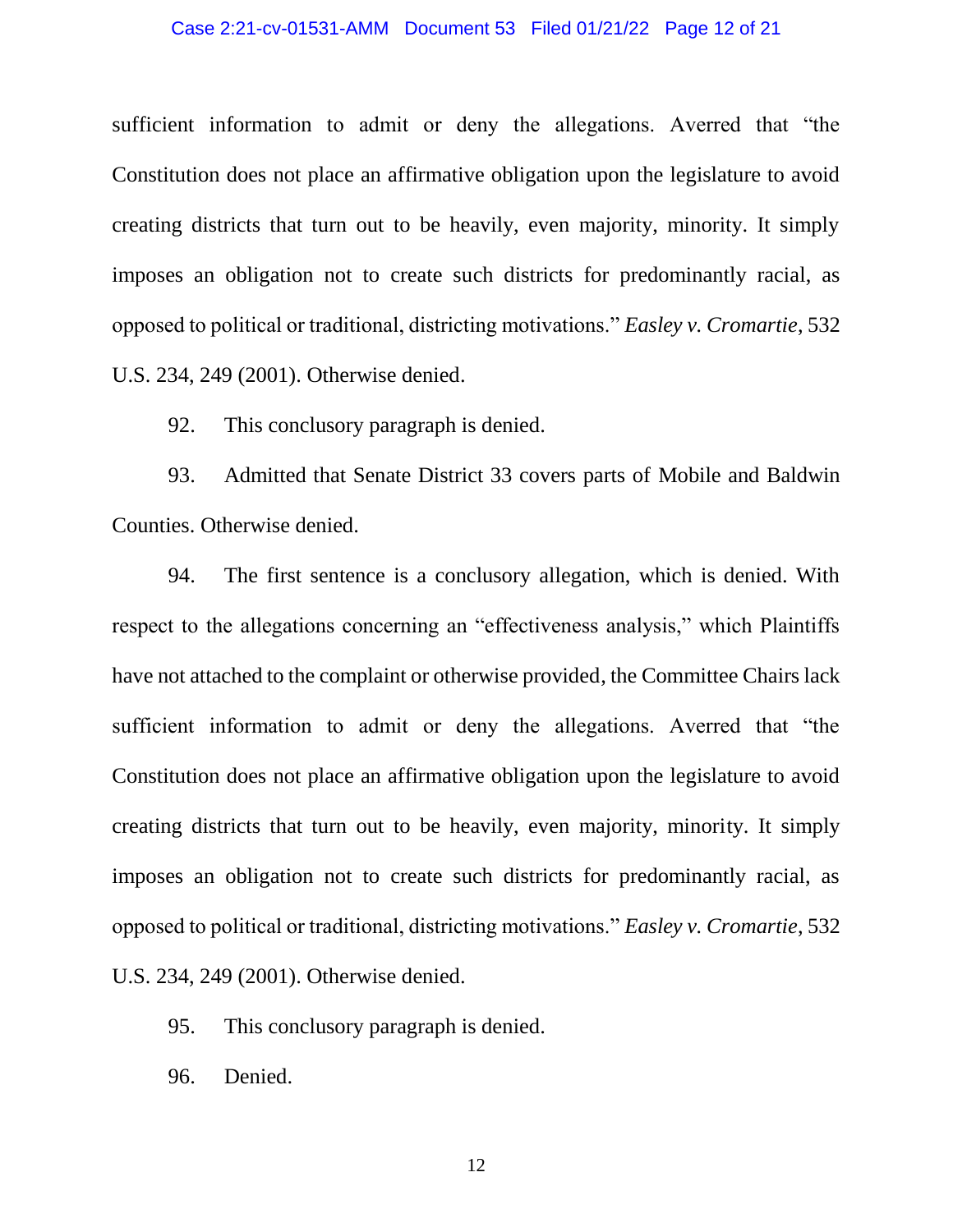97. Denied.

98. Denied.

99. Denied.

100. The first sentence is a conclusory allegation, which is denied. Otherwise denied.

101. The first sentence is a conclusory allegation, which is denied. Otherwise denied.

102. Denied.

103. Denied.

104. The first clause of the first sentence is a conclusory allegation, which is denied. Otherwise denied.

105. This paragraph is conclusory. To the extent that Plaintiffs rely on an "effectiveness analysis," which Plaintiffs have not attached to the complaint or otherwise provided, the Committee Chairs lack sufficient information to admit or deny the allegations. Averred that "the Constitution does not place an affirmative obligation upon the legislature to avoid creating districts that turn out to be heavily, even majority, minority. It simply imposes an obligation not to create such districts for predominantly racial, as opposed to political or traditional, districting motivations." *Easley v. Cromartie*, 532 U.S. 234, 249 (2001). Otherwise denied.

106. This conclusory paragraph is denied.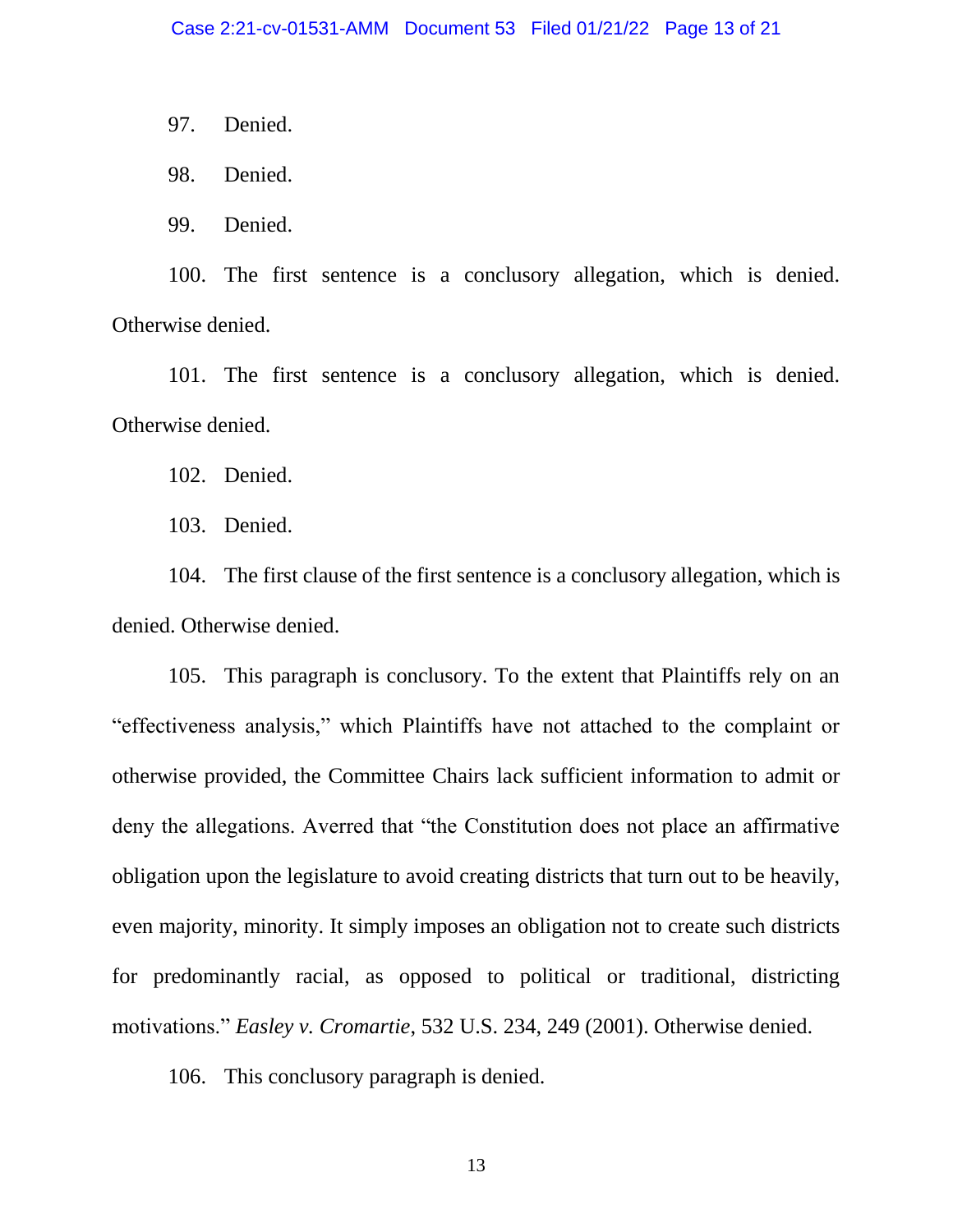107. Denied.

108. This conclusory paragraph is denied.

109. This conclusory paragraph is denied.

110. The first sentence of this paragraph is a conclusory sentence, which is denied. Otherwise denied.

111. Denied.

112. This paragraph is conclusory. To the extent that Plaintiffs rely on an "effectiveness analysis," which Plaintiffs have not attached to the complaint or otherwise provided, the Committee Chairs lack sufficient information to admit or deny the allegations. Averred that "the Constitution does not place an affirmative obligation upon the legislature to avoid creating districts that turn out to be heavily, even majority, minority. It simply imposes an obligation not to create such districts for predominantly racial, as opposed to political or traditional, districting motivations." *Easley v. Cromartie*, 532 U.S. 234, 249 (2001). Otherwise denied.

- 113. Denied.
- 114. Denied.
- 115. Denied.
- 116. Denied.
- 117. This conclusory paragraph is denied.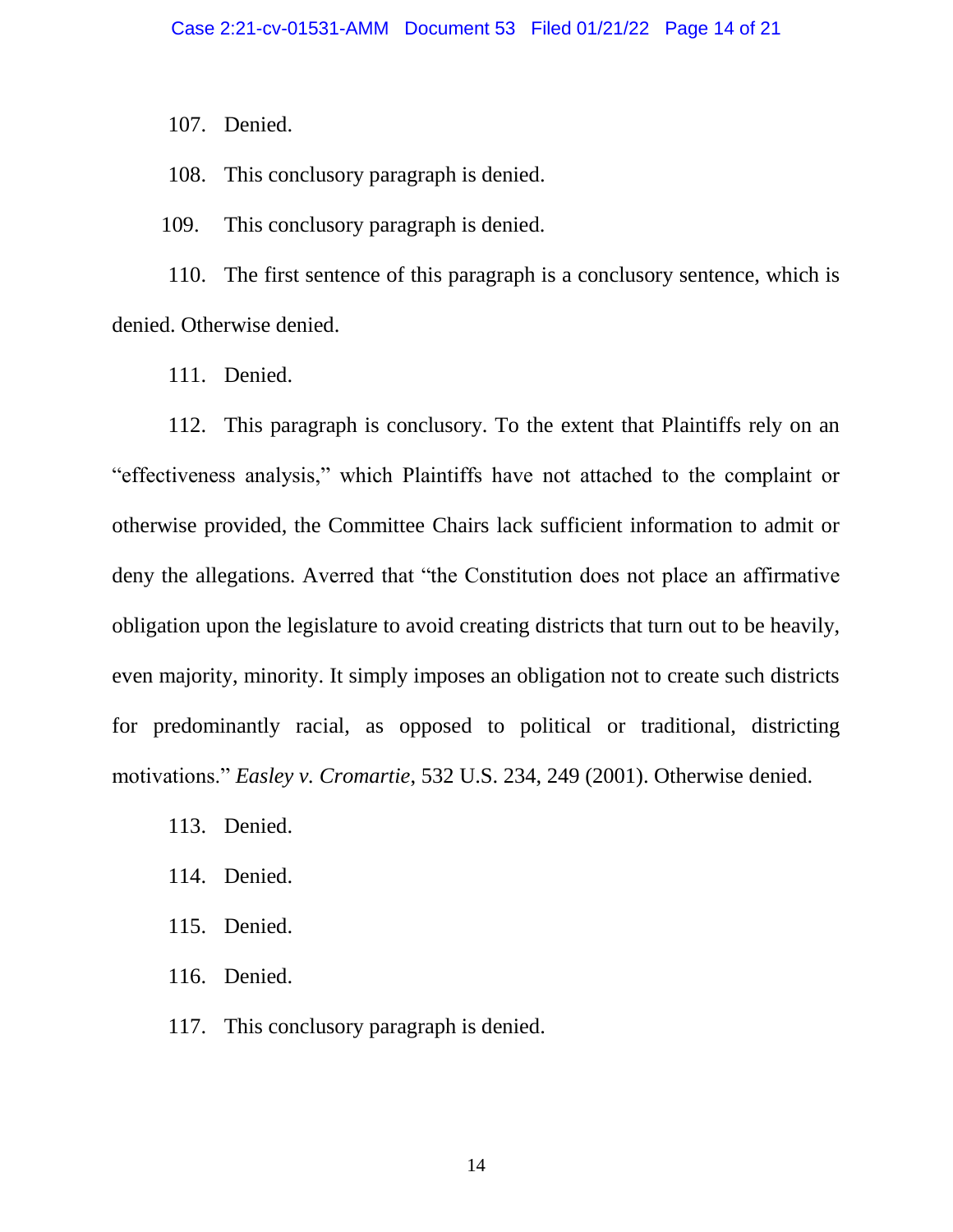#### Case 2:21-cv-01531-AMM Document 53 Filed 01/21/22 Page 15 of 21

118. This paragraph is conclusory. To the extent that Plaintiffs rely on an "effectiveness analysis," which Plaintiffs have not attached to the complaint or otherwise provided, the Committee Chairs lack sufficient information to admit or deny the allegations. Averred that "the Constitution does not place an affirmative obligation upon the legislature to avoid creating districts that turn out to be heavily, even majority, minority. It simply imposes an obligation not to create such districts for predominantly racial, as opposed to political or traditional, districting motivations." *Easley v. Cromartie*, 532 U.S. 234, 249 (2001). Otherwise denied.

- 119. This conclusory paragraph is denied.
- 120. Denied.
- 121. Denied.
- 122. This conclusory paragraph is denied.

123. This paragraph is conclusory. To the extent that Plaintiffs rely on an "effectiveness analysis," which Plaintiffs have not attached to the complaint or otherwise provided, the Committee Chairs lack sufficient information to admit or deny the allegations. Averred that "the Constitution does not place an affirmative obligation upon the legislature to avoid creating districts that turn out to be heavily, even majority, minority. It simply imposes an obligation not to create such districts for predominantly racial, as opposed to political or traditional, districting motivations." *Easley v. Cromartie*, 532 U.S. 234, 249 (2001). Otherwise denied.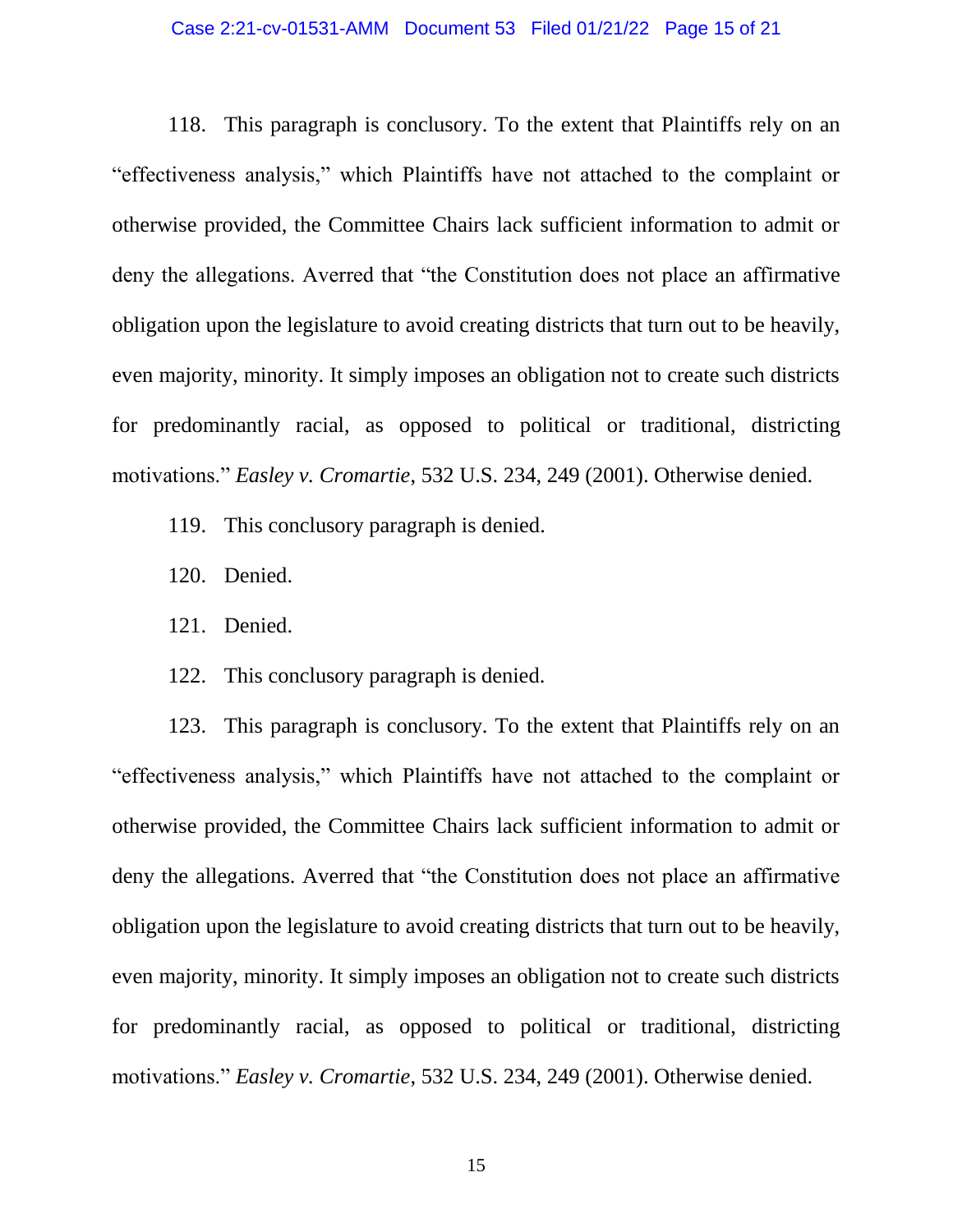124. This conclusory paragraph is denied.

125. Admitted that the eight districts listed lie within Jefferson County. The final sentence is conclusory and is thus denied. Otherwise denied.

126. Denied.

- 127. This conclusory paragraph is denied.
- 128. This conclusory paragraph is denied.
- 129. Denied.

130. This paragraph is conclusory. To the extent that Plaintiffs rely on an "effectiveness analysis," which Plaintiffs have not attached to the complaint or otherwise provided, the Committee Chairs lack sufficient information to admit or deny the allegation. Averred that "the Constitution does not place an affirmative obligation upon the legislature to avoid creating districts that turn out to be heavily, even majority, minority. It simply imposes an obligation not to create such districts for predominantly racial, as opposed to political or traditional, districting motivations." *Easley v. Cromartie*, 532 U.S. 234, 249 (2001). Otherwise denied.

131. This conclusory paragraph is denied.

132. Admitted that the six districts exist in whole or in part in Tuscaloosa County and that Districts 63 and 70 exist mostly within the City of Tuscaloosa. Otherwise denied.

133. Denied.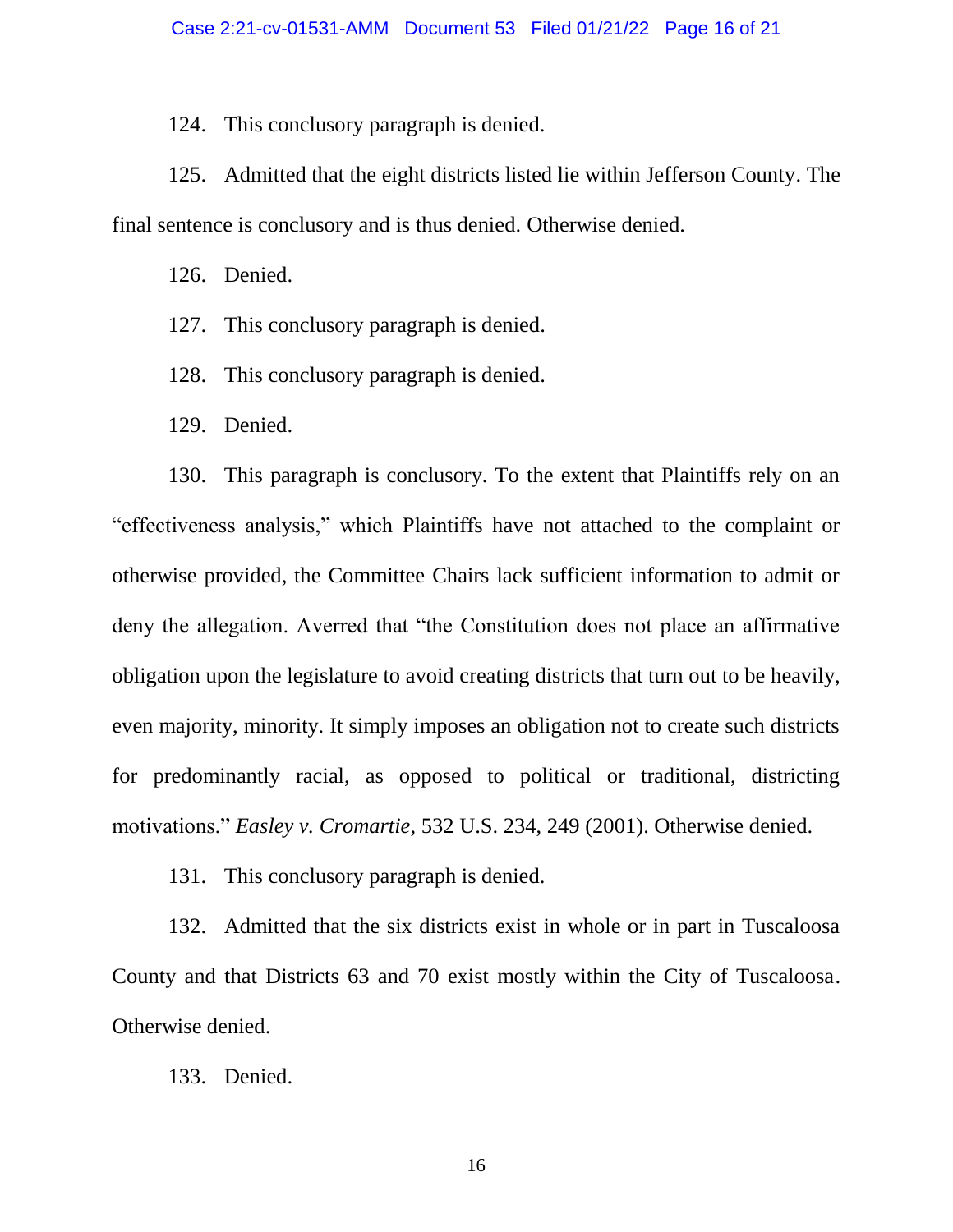134. Denied.

135. Denied.

136. The first clause of the first sentence is a conclusory allegation, which is thus denied. Otherwise denied.

137. Denied.

138. This paragraph is conclusory. To the extent that Plaintiffs rely on an "effectiveness analysis," which Plaintiffs have not attached to the complaint or otherwise provided, the Committee Chairs lack sufficient information to admit or deny the allegations. Averred that "the Constitution does not place an affirmative obligation upon the legislature to avoid creating districts that turn out to be heavily, even majority, minority. It simply imposes an obligation not to create such districts for predominantly racial, as opposed to political or traditional, districting motivations." *Easley v. Cromartie*, 532 U.S. 234, 249 (2001). Otherwise denied.

## **Count I**

139. Plaintinffs' complaint is a disfavored shotgun pleading, which commits the "mortal sin of re-alleging all preceding counts[,]" thereby "causing each successive count to carry all that came before and the last count to be a combination of the entire complaint." *Weiland v. Palm Beach Do. Sheriff's Office*, 792 F.3d 1313, 1322 (11th Cir. 2015). In so doing, Plaintiffs incorporate various allegations concerning House Districts into a Count concerning the Senate Districts. Out of an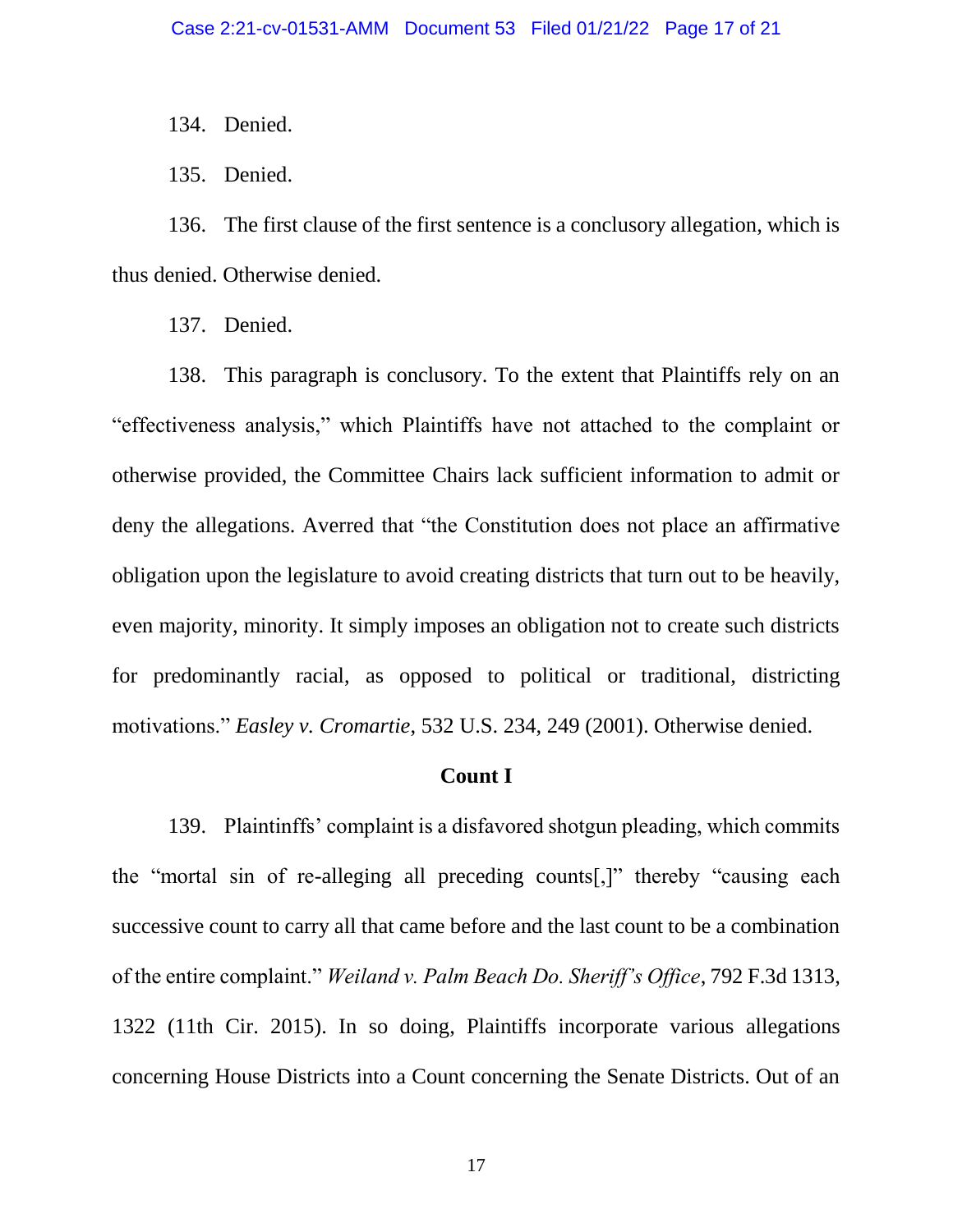#### Case 2:21-cv-01531-AMM Document 53 Filed 01/21/22 Page 18 of 21

abundance of caution, the Committee Chairs adopt and incorporate the foregoing responses as if fully set forth herein.

- 140. Admitted.
- 141. Denied.
- 142. Denied.
- 143. Denied.

## **Count II**

144. Plaintinffs' complaint is a disfavored shotgun pleading, which commits the "mortal sin of re-alleging all preceding counts[,]" thereby "causing each successive count to carry all that came before and the last count to be a combination of the entire complaint." *Weiland v. Palm Beach Do. Sheriff's Office*, 792 F.3d 1313, 1322 (11th Cir. 2015). In so doing, Plaintiffs incorporate various allegations concerning Senate Districts and Count One into a Count concerning the House Districts. Out of an abundance of caution, the Committee Chairs adopt and incorporate the foregoing responses as if fully set forth Committee Chairs adopt and incorporate the foregoing responses if fully set forth herein.

- 145. Admitted.
- 146. Denied.
- 147. Denied.
- 148. Denied.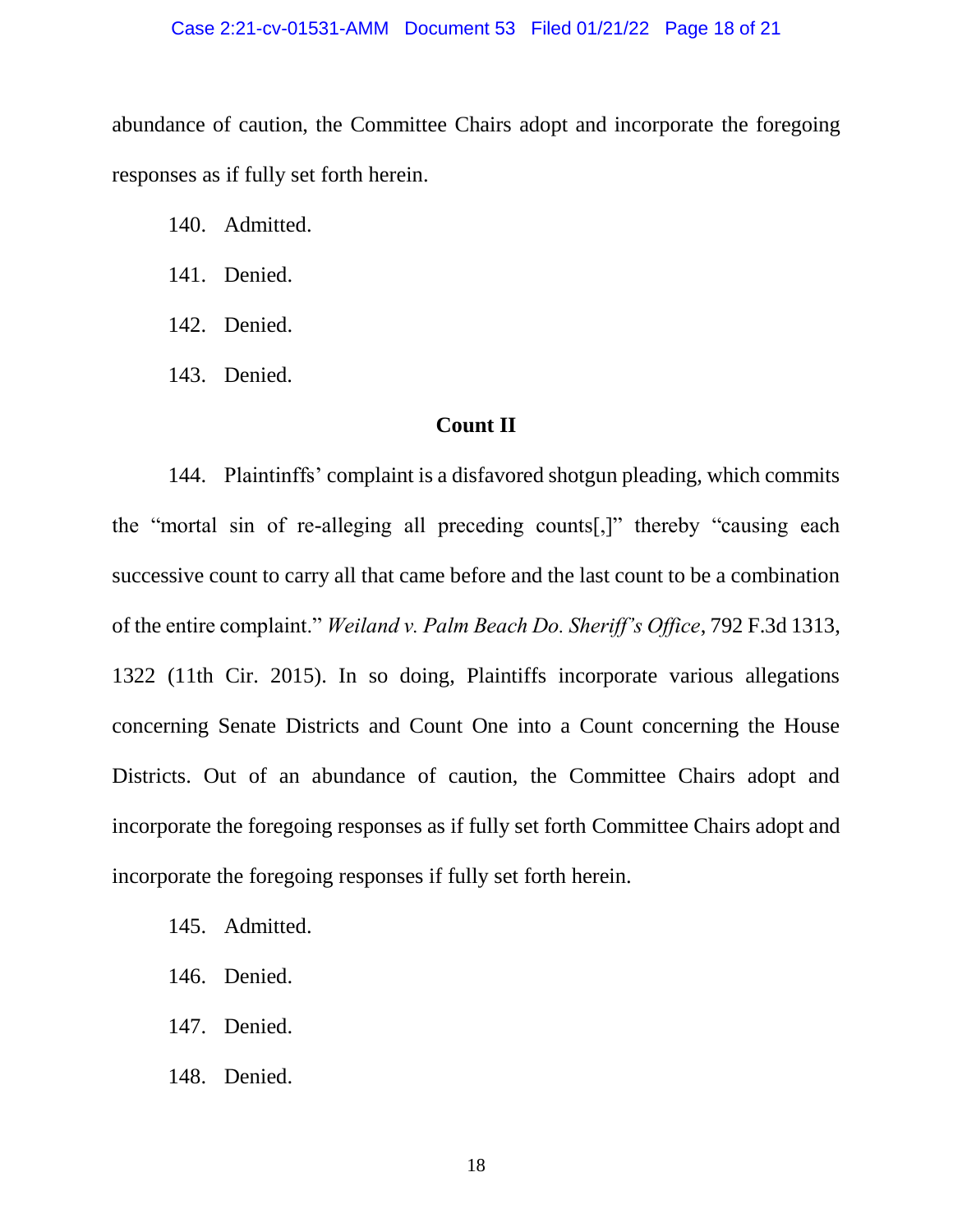**PRAYER FOR RELIEF:** The Committee Chairs deny that Plaintiffs are entitled to any relief.

## **General Denial**

The Committee Chairs deny each and every allegation in Plaintiffs' Complaint that is not expressly admitted above.

## **Additional Defenses**

1. Plaintiffs fail to state a claim upon which relief can be granted.

2. Plaintinffs have failed to file 'a short and plain statement of the claim showing that the pleader is entitled to relief." *See* FED.R.CIV.P. 8(a)(2).

3. Plaintinffs' complaint includes multiple conclusory allegations without supporting factual allegations showing an entitlement to relief.

4. Plaintiffs have filed a disfavored shotgun remedy.

5. Plaintiffs have no lawful remedy.

6. To the extent Plaintiffs seek relief before the 2022 elections, it would be inequitable to afford them relief so soon before the elections.

7. Plaintiffs seek inappropriate relief, including relief that is not within the Committee Chair's authority to accomplish.

8. The Legislature drew districts without consideration of race and is not guilty of racial gerrymandering.

9. Race did not predominate in the drawing of any challenged district.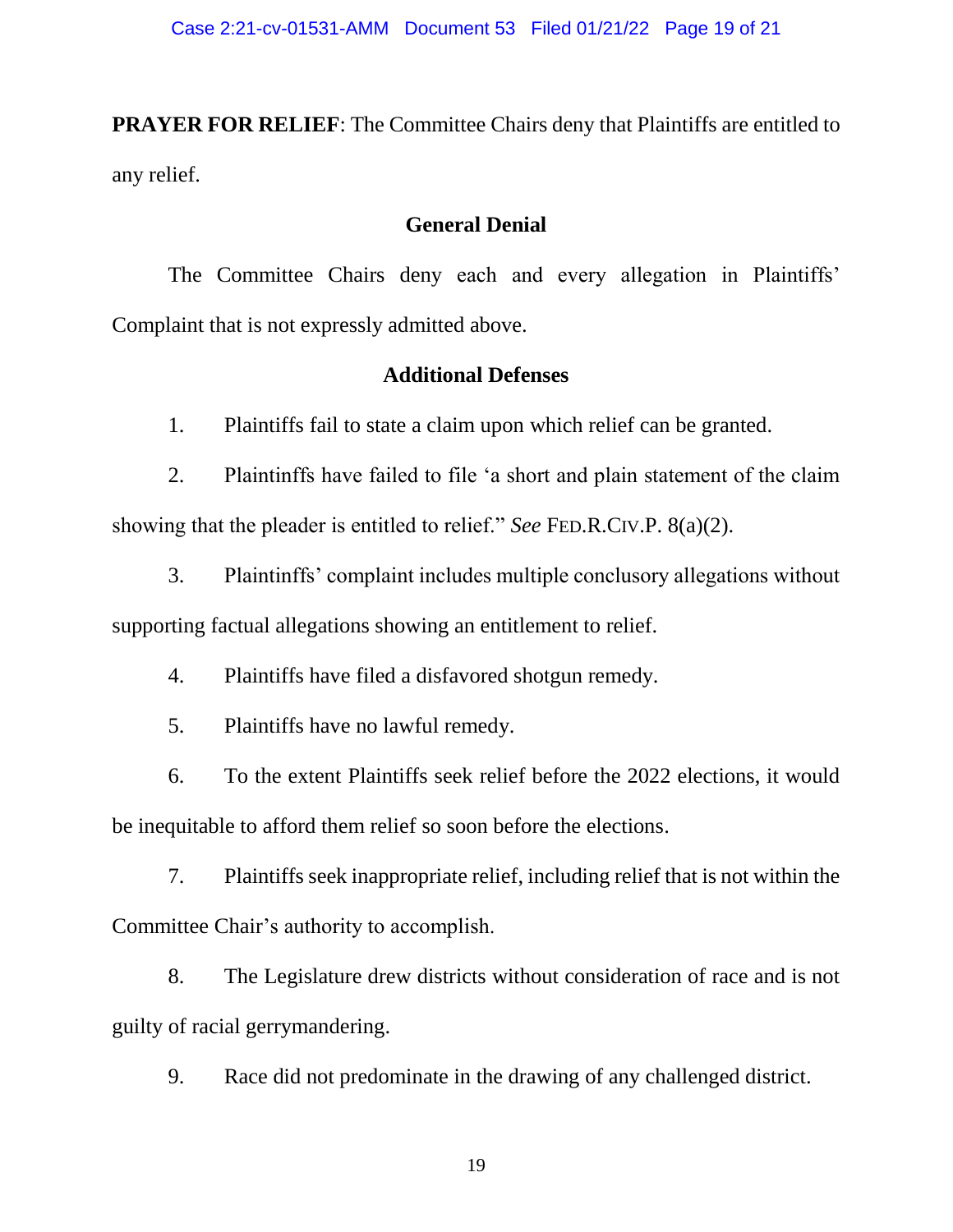#### Case 2:21-cv-01531-AMM Document 53 Filed 01/21/22 Page 20 of 21

10. The challenged districts were drawn in compliance with traditional districting criteria.

11. Plaintiffs' complaints about the timing of the redistricting process are attributable to the Census Bureau's considerable delays in delivering districting data as statutorily required as well as the need to draw not only the House and Senate maps but also a Congressional map and a map for the State Board of Education, and to do so as soon as possible given 2022 election deadlines.

12. The relief Plaintiffs request is against the public interest.

13. Alabama neither "cracked" nor "packed" minority voters in its state legislative districts.

14. Plaintiffs do not have a legal injury with respect to any claim related to county-splitting.

15. This Court lacks jurisdiction to require the State to comply with the Alabama Constitution.

16. This Court lacks jurisdiction to require the State to comply with the Redistircting Guidelines.

17. "[T]he Constitution does not place an affirmative obligation upon the legislature to avoid creating districts that turn out to be heavily, even majority, minority. It simply imposes an obligation not to create such districts for